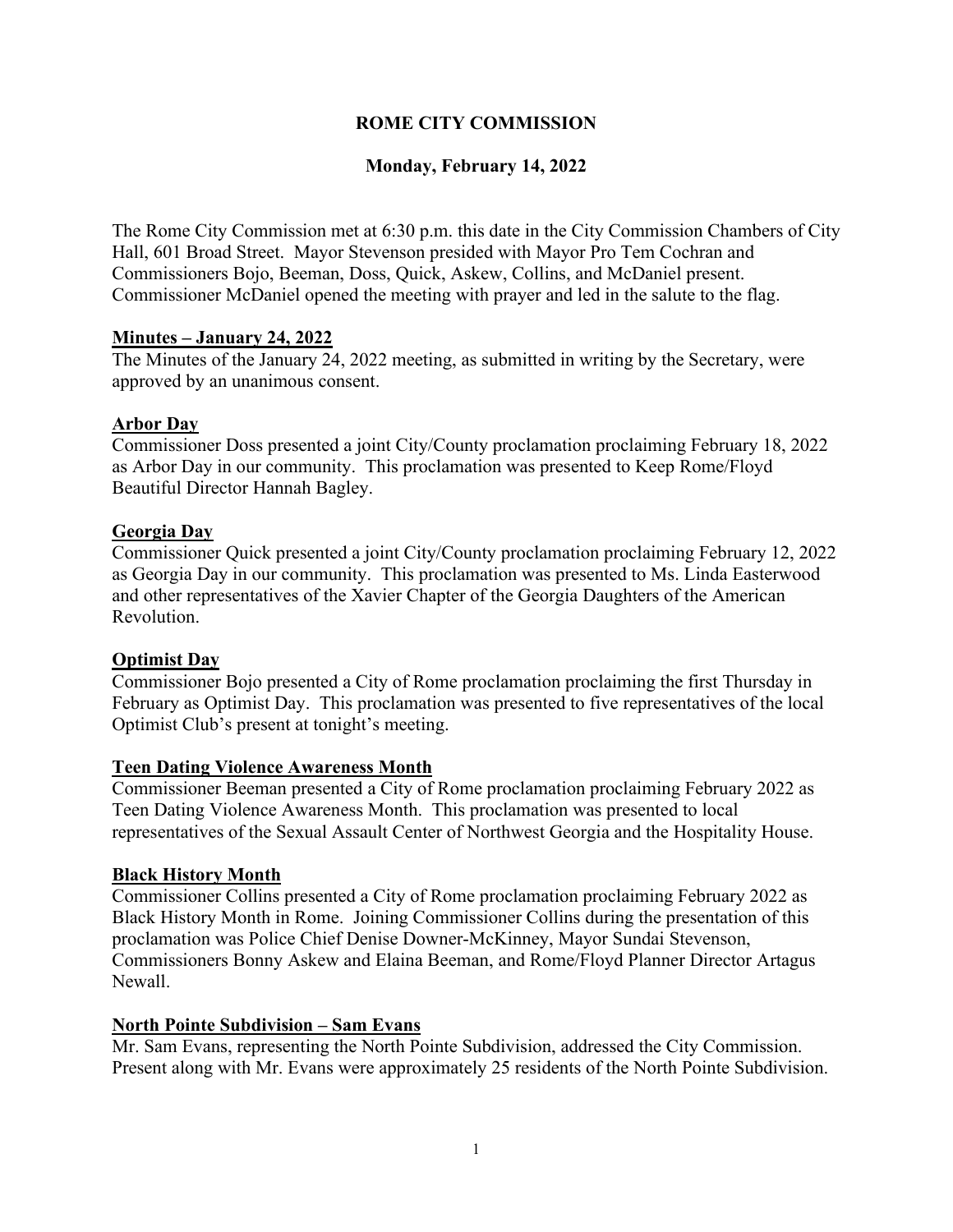Mr. Evans had previously submitted a four-page letter to Rome City Commission members regarding concerns of the subdivision's residents. At tonight's meeting, Mr. Evans specifically addressed traffic, retention pond concerns, curb and gutter issues, potential water pressure issues, and the subdivision rear entrance.

The letter and concerns voiced tonight are related to the adjoining Crestwood Subdivision that is currently under development.

The Commissioners thanked Mr. Evans and the other guests for their attendance and the comments presented.

# **Housing Authority – Cave Spring Consolidation**

Commissioner Cochran moved to adopt a resolution which would authorize the consolidation of the Cave Spring Housing Authority with the Northwest Georgia Housing Authority. Commissioner Cochran pointed out that the City of Rome will continue to appoint five members to the Northwest Georgia Consolidated Housing Authority. Commissioner Collins seconded the motion, and it was approved by the following vote:

**YES:** Cochran, Bojo, Doss, Quick, Askew, Collins, and McDaniel **ABSTAIN:** Beeman

## **Rezoning – First Reading**

The following rezoning File Z22-02-01 was placed on First Reading:

A) Z22-02-01 – Request to rezone from Community Commercial to Multi-Family Residential for the property located at 707 E. 2<sup>nd</sup> Ave., Floyd County Tax Parcel J14F-175. (Planning Commission recommends approval 6-1).

A Public Hearing for this rezoning request will take place at the February  $28<sup>th</sup>$  City Commission meeting.

## **Alcohol Ordinance Amendment – Wine Pouring/Consumption Hours**

Secretary Smith explained the proposed Alcohol Ordinance Amendment on tonight's agenda. As recommended by the Alcohol Control Commission, this proposed amendment would alter the hours of wine pouring and consumption. Currently, wine cannot be poured until 10 a.m. Monday through Saturday. The proposed ordinance would authorize wine to be poured and consumed beginning at 6 a.m. (the same hours allowed for beer pouring and consumption). Sunday pouring hours, which begin at 11 a.m., would not be affected by this ordinance amendment due to the configuration of Georgia law.

Commissioner Cochran moved to adopt the Alcohol Ordinance Amendment regarding wine pouring and consumption hours as described. Commissioner Quick seconded the motion, and it was approved by the following vote:

**YES:** Cochran, Beeman, Doss, Quick, Askew, Collins, and McDaniel **NO:** Bojo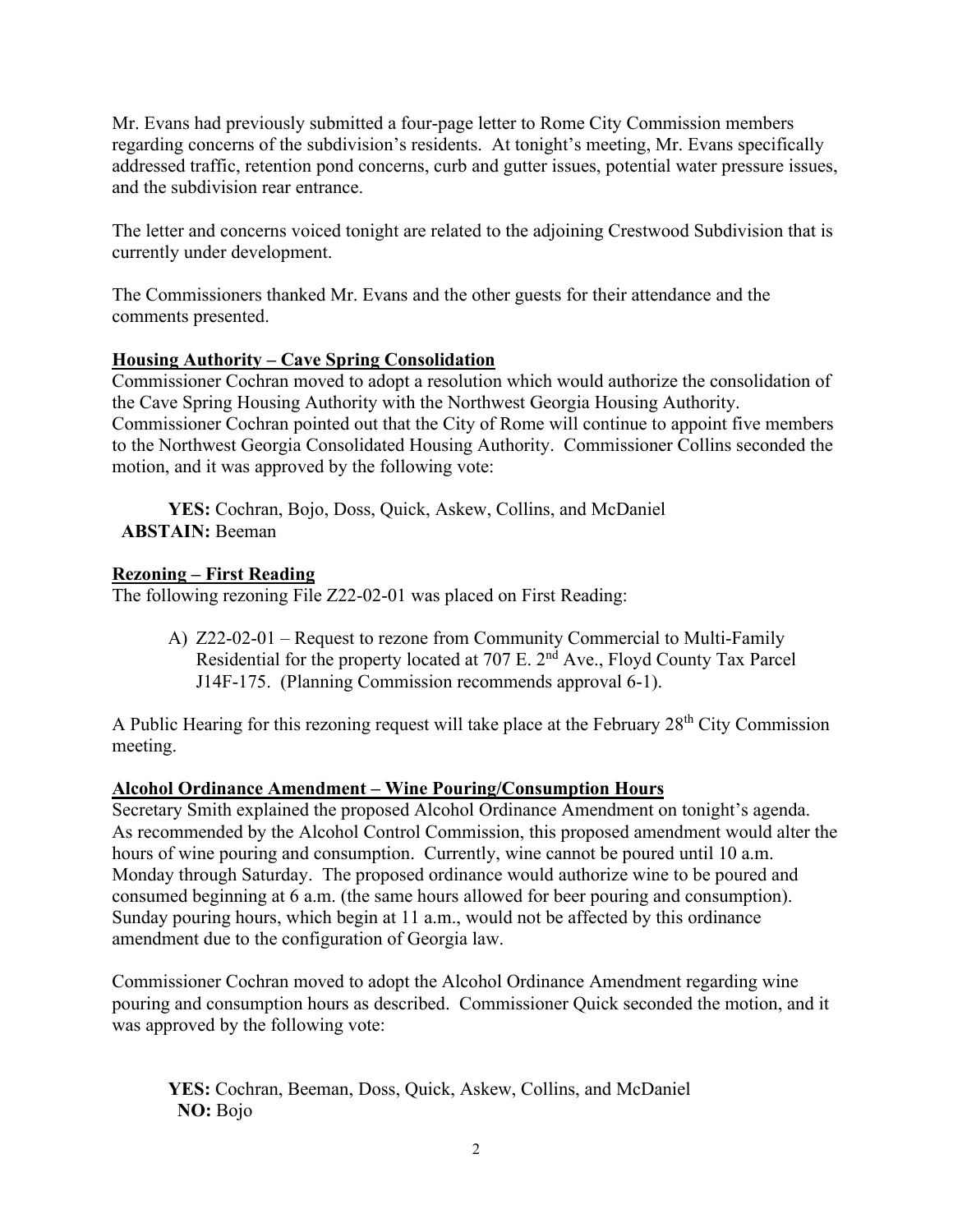### **ULDC Text Amendment – Townhomes and Tri/Duplexes Along Major Streets**

It was noted that, at the January 24<sup>th</sup> City Commission meeting, a proposed Unified Land Development Code Text Amendment, which would allow townhomes and tri/duplexes along major streets with restrictions, was tabled.

Commissioner Quick moved to remove this proposed ULDC Text Amendment from the table. Commissioner McDaniel seconded, and the vote was unanimously in favor.

Commissioner Quick moved to adopt the ULDC Text Amendment to allow townhomes and tri/duplexes along major streets with restrictions. Commissioner McDaniel seconded, and the vote was unanimously in favor.

#### **Rome/Floyd County Development Authority**

Mayor Stevenson announced that the annual Strategic Planning Session with the Rome/Floyd County Development Authority, the Development Authority of Floyd County, and the Floyd County Members of the Gordon/Floyd Joint Development Authority, will take place on Friday, February 18<sup>th</sup> from 8 a.m. to 5 p.m. at the Manis Business Center.

#### **Redevelopment Committee**

Commissioner Bojo announced that there will be a Called Meeting of the Redevelopment Committee on Tuesday, February  $15<sup>th</sup>$  at 1:30 p.m. in the Sam King Room.

#### **Water and Sewer Committee**

Commissioner Bojo announced that the Water and Sewer Committee will meet on March 3<sup>rd</sup> at 9 a.m. in the Sam King Room.

#### **Alcohol Control Commission**

Commissioner Beeman announced that the Alcohol Control Commission is scheduled to meet on Monday, February 21st at 5 p.m. in the Commission Chambers. *This planned ACC meeting has been cancelled.*

#### **Historic Preservation Commission**

Commissioner Beeman announced that the Historic Preservation Commission will meet next on Wednesday, February  $16<sup>th</sup>$  at 2:30 p.m. in the Sam King Room.

#### **Keep Rome/Floyd Beautiful Commission**

Commissioner Beeman announced that there will be an Arbor Day celebration on Thursday, February 17<sup>th</sup> at 1 p.m. on West First Street behind Synovus Bank.

#### **Library Board**

Commissioner Beeman announced that the Library Board is scheduled to meet on Thursday, February  $17<sup>th</sup>$  at 4 p.m. in the Sarah Hightower Regional Library.

#### **Riverside Parkway**

Commissioner Cochran announced that there are plans to restripe the lane markings on Riverside Parkway in the near future.